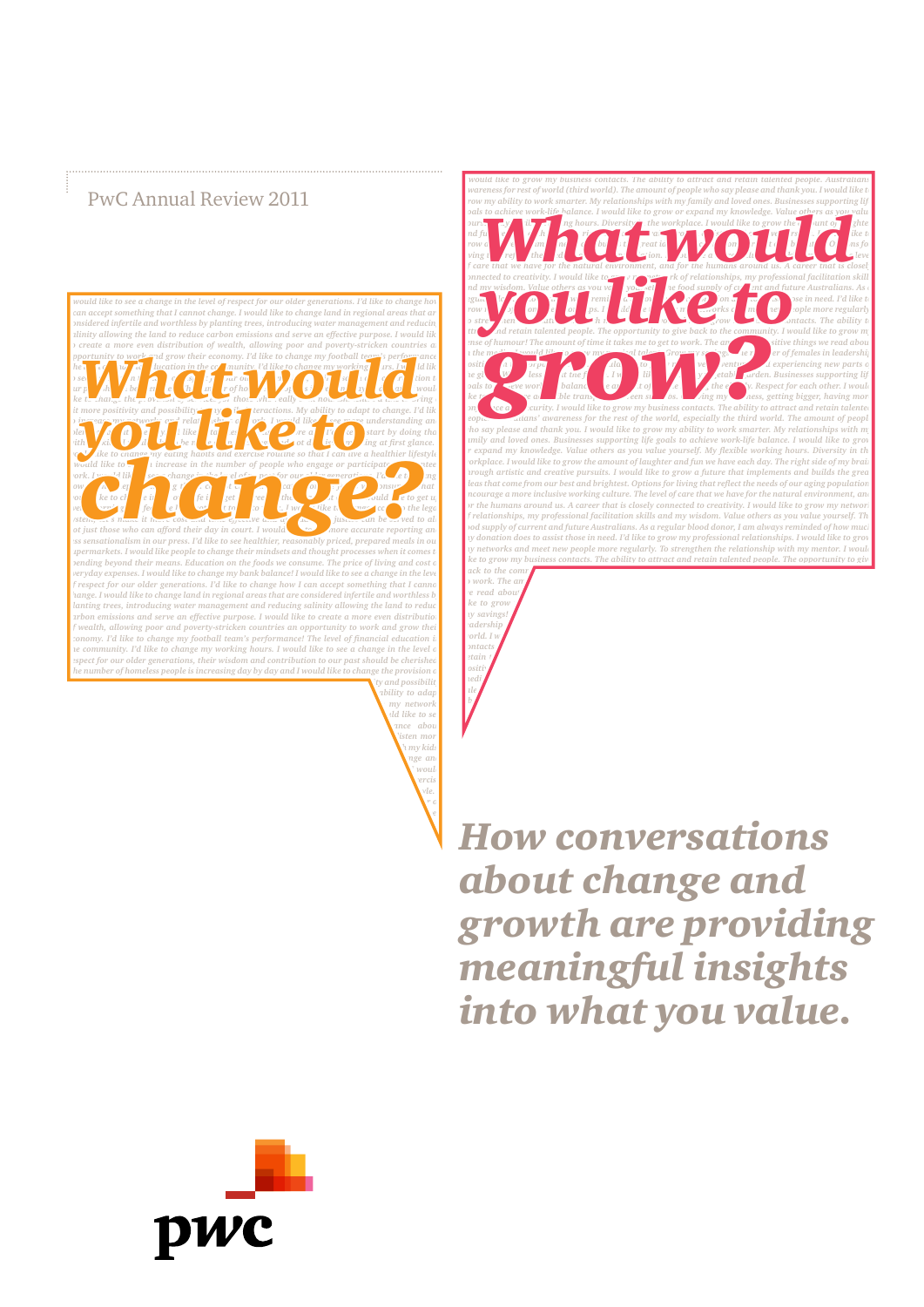At PwC, we encourage our people to be agile, to pursue diverse experiences, and to strengthen their skills and knowledge. For example, PwC Senior Manager Jeannelle Menezes, from our Tax & Legal practice, is just one of the 23 per cent of people who have taken up an agility opportunity, and is currently working in the International Tax Services team in PwC Amsterdam. The secondment represents professional and personal development, and allows Jeannelle to build relationships with different clients and teams across the PwC global network.

PwC and the University of Melbourne's Faculty of Business and Economics have launched a world-first study to measure the agility of organisations and their ability to adapt to change. Up to 130 Australian and New Zealand organisations will analyse sectors ranging from banking and manufacturing through to professional services as well as not-for-profits, to find out what makes some organisations better able to survive, adapt and thrive than others, including how employees can be kept productive and engaged during both upturns and downturns.

## *Ensuring the best quality*

Companies must continue to focus on ensuring quality while striving for growth. PwC's co-sourced relationship with Coca-Cola Amatil's (CCA) risk and audit team is a good example. Our approach has been to work to create an internal audit function that is integrated with CCA's risk management framework. We have regular conversations with their people across the business to understand their goals and ambitions, help them identify challenges, and provide a framework for them to understand and mitigate the impact of risk in the parts of the business for which they are responsible.

*"We value our partnership, which is making a significant difference to our efficiency and outcomes, and indirectly benefitting thousands of people in poverty."* 

Audette Exel, Co-Founder, ISIS Group

At PwC, quality is the foundation on which we have built our business and it continues to be of paramount importance. We have maintained our investment in training our people and building the technologies that support them. Our Risk & Quality team plays a key role in helping to manage the standard of engagements across our business, embedding risk and quality measures in everyday activities. This allows each practice to concentrate on providing services to their clients, while at the same time giving clients the comfort of knowing we comply with rigorous standards and policies.

> *We are learning that our employees, clients and the market are hungry for opportunities for self-development.*